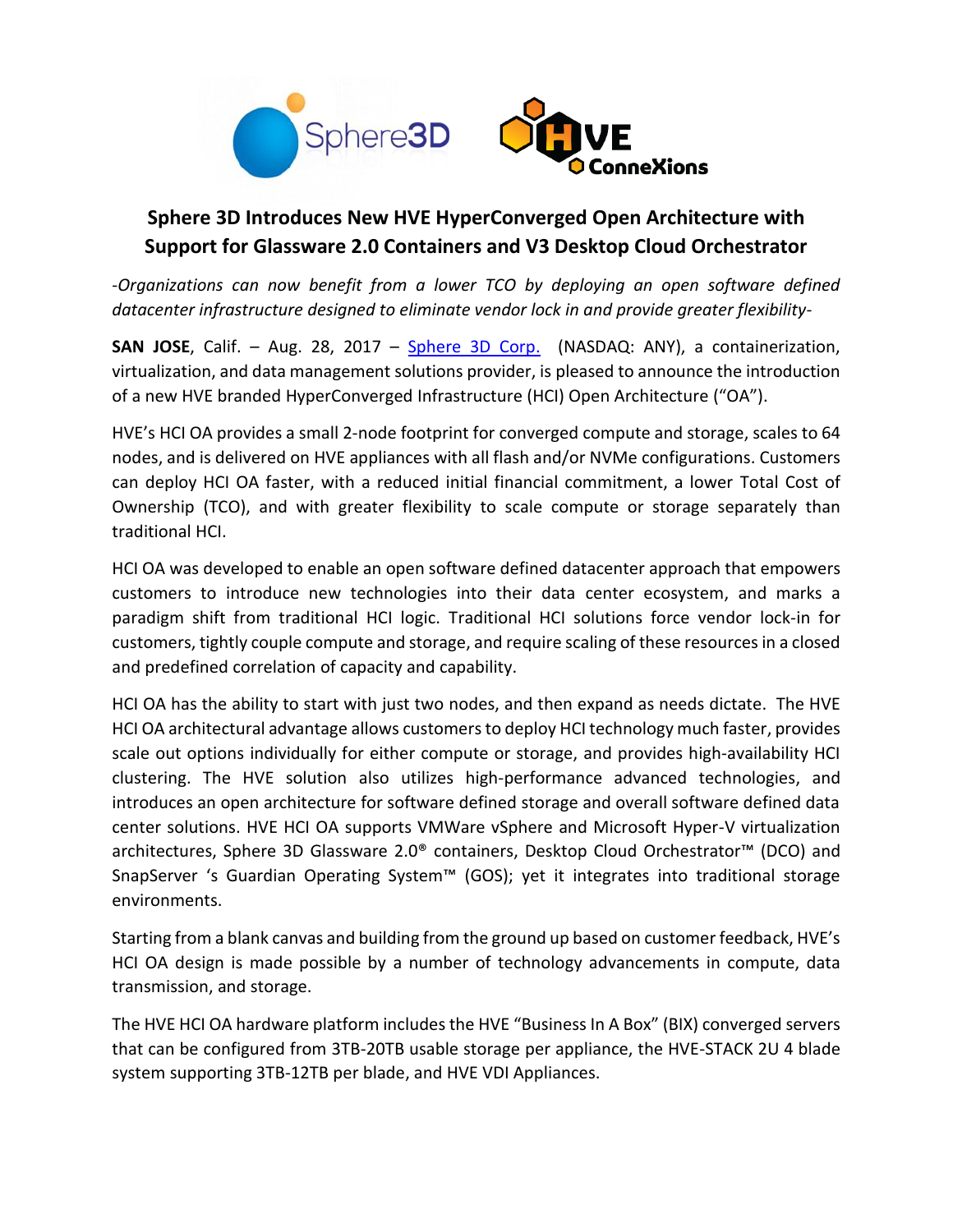Dave Harmon, VP of Virtualization, stated, "Our engineering team has been observing the changes in technology and listening to customers' needs. As such, we realized the need for a Hyper Converged makeover of today's current architectures. Sphere 3D's HVE, SnapServer, and Glassware teams of engineers have come together to position our HCI OA to meet the rapidly changing market for HCI."

"Being able to leverage adaptive software defined solutions with legacy application support through containers on next generation platforms has taken some significant engineering expertise. The engineering effort and investment were well worth it, as we believe that our new HCI OA architecture really opens up our HCI vision to our customers," said Peter Tassiopoulos, President of Sphere 3D. "Industry analysts agree that HCI architecture is game changing, and we believe our new HCI 2.0 approach puts Sphere 3D on the forefront of this change."

For more information or a demo of the way HVE's HCI 2.0 can benefit your organization contact [sales@sphere3d.com.](mailto:sales@sphere3d.com)

## **About Sphere 3D**

Sphere 3D Corp. (NASDAQ: ANY) delivers containerization, virtualization, and data management solutions via hybrid cloud, cloud and on-premise implementations through its global reseller network and professional services organization. Sphere 3D, along with its wholly owned subsidiaries [Overland](http://www.overlandstorage.com/) Storage and [Tandberg](http://www.tandbergdata.com/) Data, has a strong portfolio of brands, including Overland-Tandberg, HVE [ConneXions](http://www.hveconnexions.com/) and UCX [ConneXions,](http://www.ucx.co/) dedicated to helping customers achieve their IT goals. For more information, visit www.sphere3d.com. Follow us on Twitter [@Sphere3D](https://twitter.com/Sphere3D?ref_src=twsrc%255Etfw), [@HVEconneXions](https://twitter.com/HVEConneXions) and [@ovltb](https://twitter.com/ovltb)

## **Safe Harbor Statement**

This press release contains forward-looking statements that involve risks, uncertainties, and assumptions that are difficult to predict. Actual results and the timing of events could differ materially from those anticipated in such forward-looking statements as a result of risks and uncertainties, including the market adoption, actual performance and functionality of our products, either on a standalone basis or integrated with third party technology or products; our inability to comply with the covenants in our credit facilities or to obtain additional debt or equity financing; any increase in our future cash needs; our ability to maintain compliance with NASDAQ Capital Market listing requirements; our ability to successfully integrate the UCX and HVE ConneXions business with Sphere 3D's other businesses; unforeseen changes in the course of Sphere 3D's business or the business of its wholly-owned subsidiaries, including, without limitation, Overland Storage and Tandberg Data; the level of success of our collaborations and business partnerships; possible actions by customers, partners, suppliers, competitors or regulatory authorities; and other risks detailed from time to time in Sphere 3D's periodic reports contained in our Annual Information Form and other filings with Canadian securities regulators (www.sedar.com) and in prior periodic reports filed with the United States Securities and Exchange Commission (www.sec.gov). Sphere 3D undertakes no obligation to update any forward-looking statement, whether written or oral, that may be made from time to time, whether as a result of new information, future developments or otherwise, except as required by law.